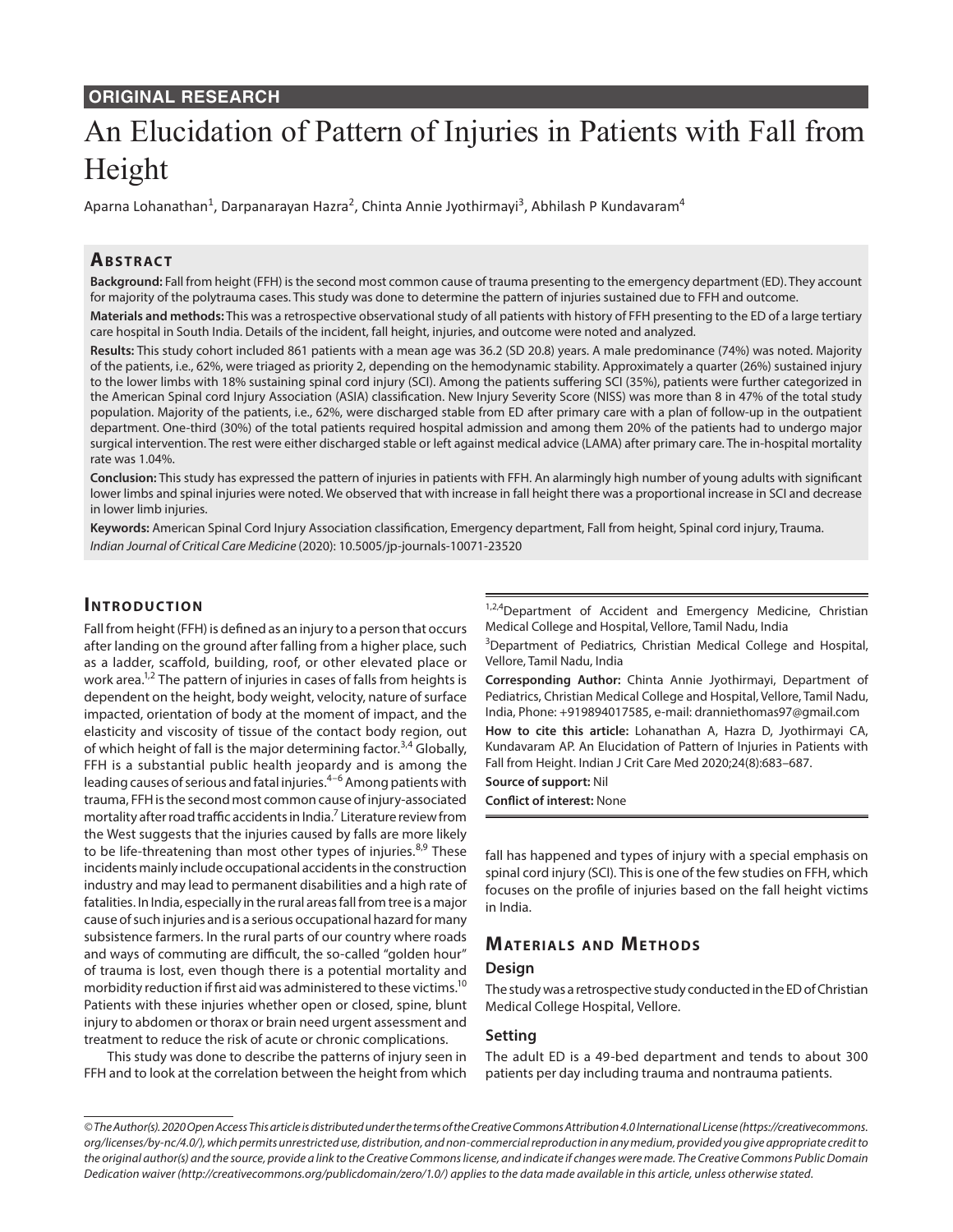#### **Participants**

Our study recruited all patients presenting with trauma following FFH during the study period of 24 months (January 2017–December 2018).

#### **Study Size**

To determine the pattern of injury in FFH, we recruited patients from the 2-year period. The total number of patients were 897 who presented to ED in the study duration, of which 861 patients were included in this study.

## **Exclusion Criteria**

Charts with incomplete data.

#### **Variables**

The charts were reviewed, and the relevant details of history, clinical examination, and laboratory and radiological investigations were documented in the study form. Further, the severity of injury in terms of New Injury Severity Score (NISS) and outcome of each patient were noted from immediate resuscitation to conservative/ surgical management. Triaging of these victims was done by the standard Canadian triage system according to which the sickest patients with hemodynamic instability are classified as priority 1 with priority 3 being more stable patients.

## **Outcome Variable**

Outcomes of the patients from the ED with regards to admission, discharge, leave against medical advice (LAMA), and death were documented. The other variable noted was long bone injury and SCI.

#### **Bias**

This is a retrospective study, and therefore we could not control exposure or outcome assessment, and instead relied on others for accurate recordkeeping.

**Flowchart 1:** STROBE diagram

# **Laboratory Test**

All patients had relevant radiological tests and routine blood investigations based on the initial primary and secondary surveys.

## **Statistical Analysis**

The data were analyzed using the Statistical Package for the Social Sciences (SPSS) for Windows software released 2015 (version 23.0, Armonk, New York, USA). Data were summarized using mean along with standard deviation for continuous variables and frequencies along with percentages were calculated. Some of the variables such as sex of the patient, occupation of the patient, and mode of injury were categorized and coded. A bivariate analysis was done to identify the relationship between these variables and the potential determinants. All possible determinants with  $p \le 0.05$  in the bivariate analysis were used as candidates for the multivariate analysis. Determinants identified in the bivariate analysis were entered into a multiple logistic regression model to determine their significant association simultaneously.

## **Ethical Considerations**

This study was approved by the institutional review board. Prior to the commencement of the study, approval from the institutional review board ethical committee was obtained (IRB Min no: 12222 dated August 22, 2019). Patient confidentiality was maintained using unique identifiers and by the password-protected data entry software with restricted users.

# **RESULTS**

A total of 143,621 patients presented to the ED during the study period with trauma victims comprising 9.47% (13,604). Among these trauma patients, 861 (6.3%) patients presented with FFH (Flowchart 1). These patients' charts were screened and analyzed for the study.



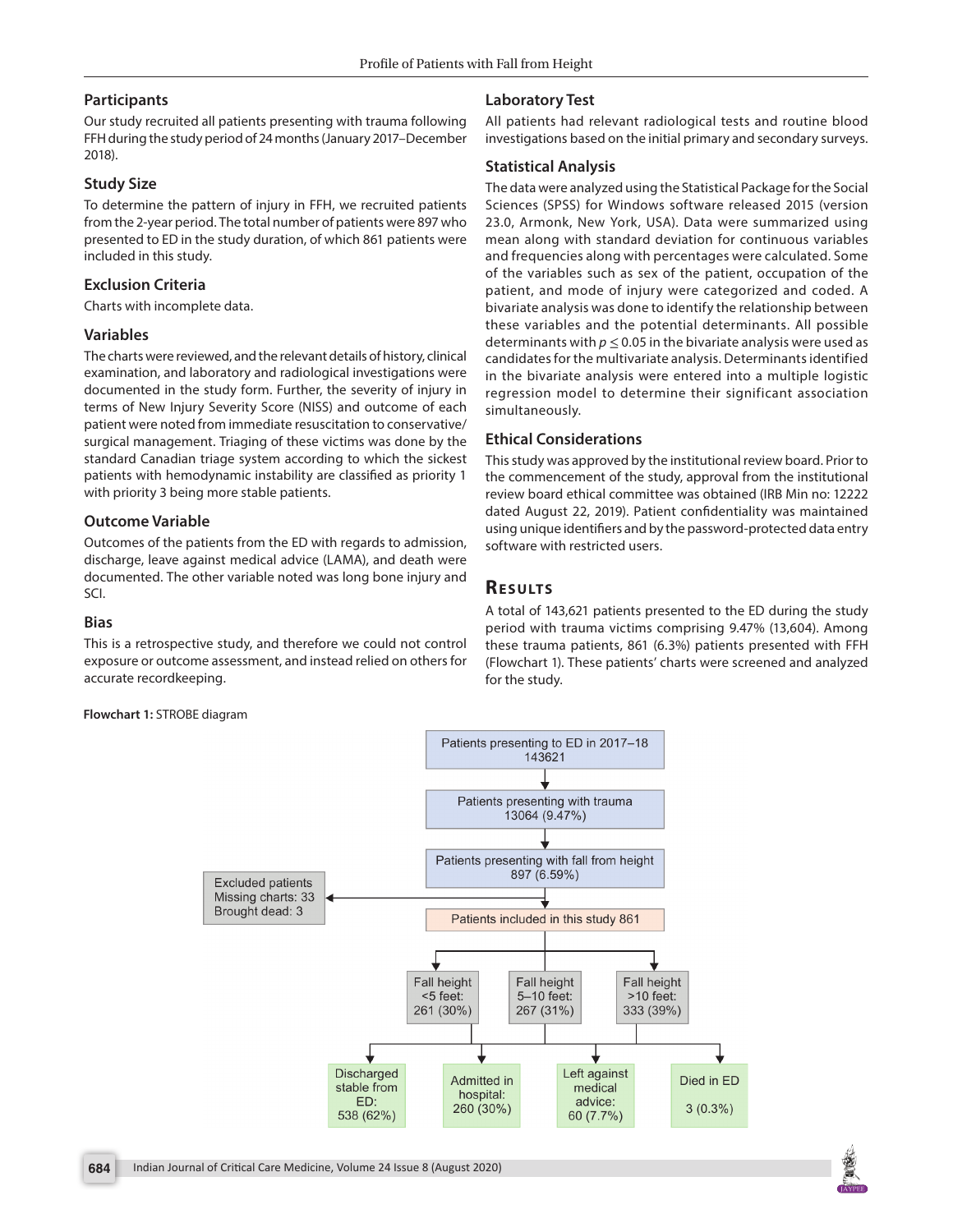## **Demographic Profile**

Male predominance was observed as expected with 74% patients with a mean age of 36.2 (SD 20.8) years. The baseline characteristics and vital signs at presentation are given in Table 1. The triage priority was classified based on the Glasgow Coma Scale (GCS), hemodynamic stability, and severity of injury. The triage priority distribution of patients is as follows: priority 1 (14%), priority 2 (62%), and priority 3 (24%).

## **Injury Profile Based on Fall Height**

The patients were classified into three groups, less than 5 feet, between 5 feet and 10 feet, and more than or equal to 10 feet, respectively, based on their fall height for the purpose of analysis.

| Table 1: Baseline characteristics and vitals at presentation |  |
|--------------------------------------------------------------|--|
|--------------------------------------------------------------|--|

| Variables                                          | Frequency ( $n = 861$ ) (%) |
|----------------------------------------------------|-----------------------------|
| Age, mean (SD) years                               | 36.2 (20.8)                 |
| $0-18$ years                                       | 160 (18.6)                  |
| $19-35$ years                                      | 268 (31.1)                  |
| $36 - 50$ years                                    | 212 (24.6)                  |
| $>50$ years                                        | 221 (25.7)                  |
| Sex                                                |                             |
| Male                                               | 640 (74)                    |
| Female                                             | 221 (26)                    |
| Fall height (in feet)                              |                             |
| $<$ 5                                              | 261 (30.3)                  |
| $5 - 10$                                           | 267 (31.1)                  |
| >10                                                | 333 (38.6)                  |
| Vitals at presentation                             |                             |
| SpO <sub>2</sub> < 94%                             | 71 (8.2)                    |
| Systolic blood pressure (mm<br>$Hq$ ) <100 mm $Hq$ | 99 (11.5)                   |
| No head injury GCS 15/15                           | 808 (93.9)                  |
| Mild head injury GCS 13-15                         | 12(1.4)                     |
| Moderate head injury GCS<br>$9 - 12$               | 8(0.9)                      |
| Severe head injury GCS 3-8                         | 33(3.8)                     |

GCS, Glasgow coma scale



**Fig. 1:** Regions of body involved based on fall height

Approximately one-quarter (26%) patients sustained injury to the lower limbs followed by the spinal cord (18%). Body parts injured with respect to fall height are represented in Figure 1. More than half (54.6%: 65/119) of the priority 1 patients and a third (32.7%: 175/535) of priority 2 patients had a NISS of more than 8. The mean NISS in patients categorized by fall height is as follows: <5 feet: 4.39; 5–10 feet: 7.91; and ≥10 feet: 13.64. Distribution of triage priority levels and the body parts injured are shown in Table 2. It was noted that with increase in height, there was a proportional increase in SCI. These patients with SCI were further categorized in the American Spinal Cord Injury Association (ASIA) classification. Among the patients with SCI, the lumbar spine was the most involved region and was seen in 65 (40%) patients, followed by the thoracic spine in 54 (33%) patients and the cervical spine in 51 (31%) patients. The profile of these injuries is detailed in Figure 2.

## **Factors Associated with Severity of Injuries**

Bivariate and multivariate logistic regression analysis for factors associated with FFH showed significant risk of calcaneal, spine, and pelvis fractures in victims who had a fall height of more than or equal to 10 feet. Unadjusted, adjusted odds ratio (OR) and *p* values of each of these variables are given in Table 3.

#### **Management, ED, and Hospital Outcome**

The ED team alone treated and discharged around 60 (6.9%) of the total study population, while the remaining required evaluation and treatment by various trauma surgical teams. The trauma specialties that were involved were orthopedic surgery in 332 (38.5%) cases, neurosurgery in 187 (21.7%), trauma general surgery in 82 (9.5%), plastic surgery in 77 (8.9%), hand reconstruction surgery in 31 (3.6%), spine surgery in 52 (6%), ENT in 12 (1.3%), and cardiothoracic surgery in 30 (3.4%).

Most of the patients, i.e., 538 (62.4%), were discharged stable from the ED, among which 120 (13.9%) were taken up for minor emergency procedures like wound wash, debridement, suturing, or nailing of the fractures in the minor theater of the ED itself. Thirty percent of patients (260) required immediate hospital admission, among which 169 (65%) patients had to undergo major surgical interventions and the rest were managed conservatively (Table 4). Majority of these admitted patients, i.e., 250 (96%), were discharged from the hospital in a stable hemodynamical condition. Three patients (0.3%) succumbed in the ED during resuscitation and six (1.04%) patients succumbed during the hospital stay.

# **Dis c u s sio n**

Our study on FFH showed that calcaneal fractures, pelvis fractures, and SCI have a higher odds with increasing fall height. The severity

|  | Table 2: Triage priority level and regions of the body involved |
|--|-----------------------------------------------------------------|
|  |                                                                 |

| Variables               | Frequency ( $n = 861$ ) (%)            |                                        |                                       |  |
|-------------------------|----------------------------------------|----------------------------------------|---------------------------------------|--|
| Body parts<br>involved  | <b>Priority 1</b><br>$(n = 119)$ (14%) | <b>Priority 2</b><br>$(n = 535)$ (62%) | <b>Priority 3</b><br>$(n = 207)(24%)$ |  |
| Face                    | 16(13.4)                               | 67 (12.5)                              | 29 (14.0)                             |  |
| Head and neck           | 50 (42.0)                              | 92 (17.2)                              | 6(2.9)                                |  |
| Thorax                  | 47 (39.5)                              | 78 (14.6)                              | 15(7.3)                               |  |
| Abdomen                 | 26 (21.9)                              | 53 (9.9)                               | 8(3.9)                                |  |
| <b>Extremities</b>      | 46 (38.7)                              | 266 (49.7)                             | 111 (53.6)                            |  |
| Skin and soft<br>tissue | 46(8.7)                                | 109 (20.4)                             | 37 (17.9)                             |  |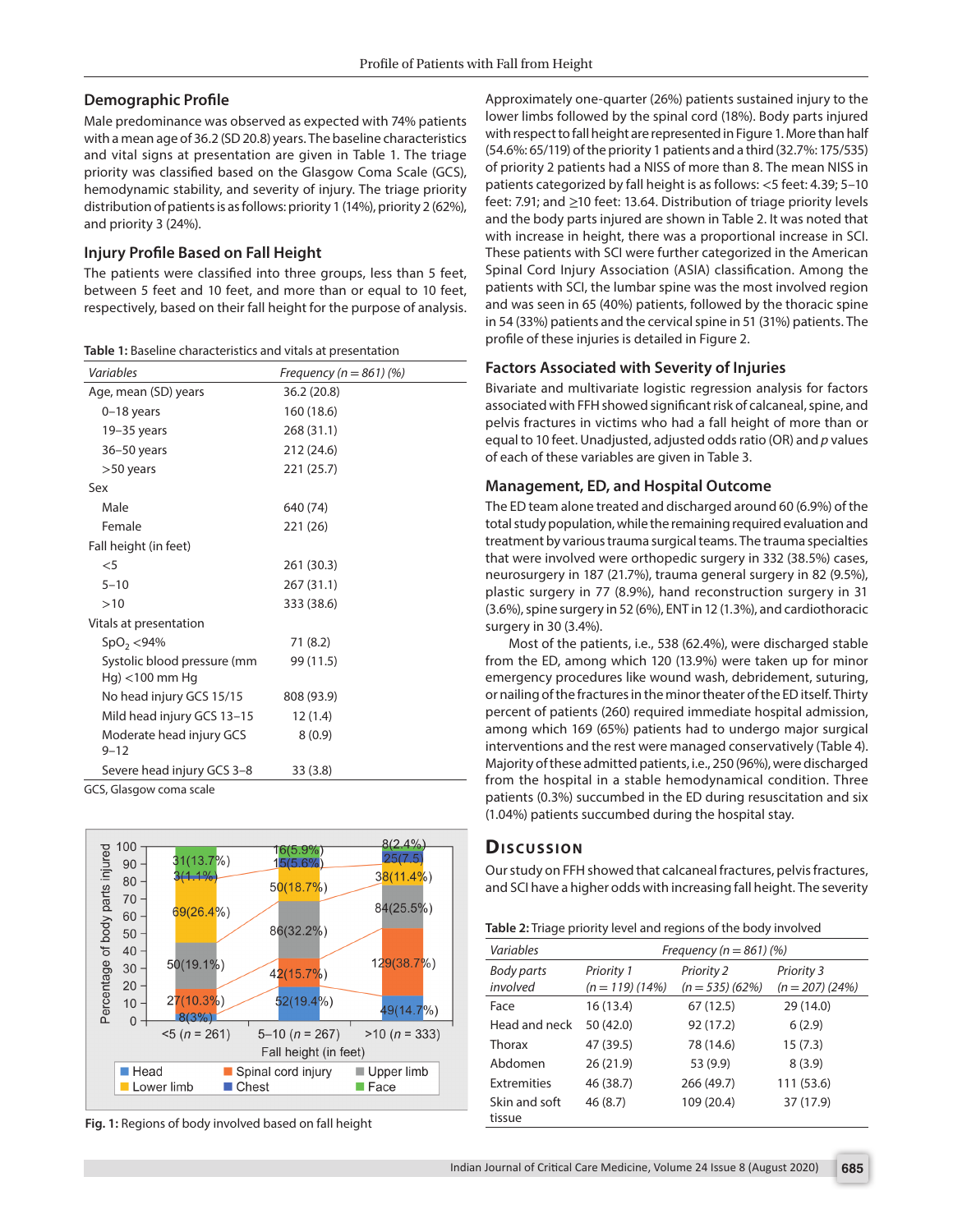

**Fig. 2:** Severity of SCI

**Table 3:** Bivariate and multivariate logistic regression analysis for factors associated with fall height specialities ≥10 feet

|                     |             | Fall height (in feet) | Bivariate analysis     |         | Multivariate analysis |         |
|---------------------|-------------|-----------------------|------------------------|---------|-----------------------|---------|
| Variable            | $>$ 10 feet | <10 feet              | Unadjusted OR (95% CI) | p value | Adjusted OR (95% CI)  | p value |
| Calcaneal fractures | 28 (8.4%)   | $8(1.5\%)$            | $5.98(2.69 - 13.30)$   | < 0.001 | $6.45(2.78 - 14.93)$  | < 0.001 |
| Spinal injuries     | 130 (39.0%) | 31 (5.9%)             | 10.26 (6.71–15.69)     | < 0.001 | 10.60 (6.89–16.31)    | < 0.001 |
| Pelvis              | 22 (6.6%)   | $6(1.1\%)$            | $6.15(2.46 - 15.34)$   | < 0.001 | $6.53(2.49-17.13)$    | < 0.001 |

**Table 4:** Correlation between height of fall and need for procedure

| Characteristics                | Fall height $<$ 5<br>feet ( $n = 261$ ),<br>frequency (%) | Fall height 5-10<br>feet ( $n = 267$ ),<br>frequency (%) | Fall height $>10$<br>feet ( $n = 333$ ),<br>frequency (%) |
|--------------------------------|-----------------------------------------------------------|----------------------------------------------------------|-----------------------------------------------------------|
| Conservative                   | 206 (78.9)                                                | 183 (68.5)                                               | 183 (55.0)                                                |
| Minor surgical<br>intervention | 30(11.5)                                                  | 48 (18.0)                                                | 42 (12.6)                                                 |
| Major surgical<br>intervention | 25(9.6)                                                   | 36 (13.5)                                                | 108 (32.4)                                                |

is affected by the fall height, the body part hitting the ground, and type of ground where the fall occurred. Any type of trauma has the potential to cause death and disability. Fall from height has a higher likelihood to cause permanent disabilities and a high rate of fatalities compared to other traumas as it is mostly related to SCI. Data from the National Spinal Cord Injury Database (NSCID) show that the percentage of SCI cases caused by falls has increased from 17% in the 1970s to 31% during 2010–2013.11 The National Crime Records Bureau, Ministry of Home Affairs, Government of India, in a published report in 2015 has mentioned that FFH contributed 1.42% of all fatalities due to natural and unnatural causes.<sup>12</sup> These types of injuries have been the subject of much interest as a public health issue in developing countries, due to the disability-adjusted life years (DALYs) associated with it. Occupational risk factors are responsible for 8.8% of the global burden of mortality due to unintentional injuries and 8.1% of DALYs due to this outcome; therefore, this reiterates the need for effective preventive strategies.<sup>13</sup> This observational cohort study is a multifactorial analysis about the severity of injuries and the associated factors in patients with FFH.

The mean age of this cohort was 36.2 (SD 20.8) years with a male predominance and more than half of the incidents were occupation related. We divided the fall heights into three groups for the purpose of analysis. Based on the fall height, we observed that lower limb injuries were most common in the less than 5 feet height category. In children and elderlies, the commonest mode of injury was fall from bed or chair at home. Lower limbs were found to be the most common body part injured followed by spine similar to findings of other studies.14 A Swedish study on FFH and its long-term outlook demonstrated that these incidents was the predisposing reason in approximately 40% of events that led to the elderly being moved to an assisted living facility.<sup>15</sup> It was noted in our study that with increase in height there was a proportional increase in SCI and decrease in lower limb injuries. In the fall height between 5 feet and 10 feet height categories, majority were upper limb injuries secondary to domestic injuries, fall from stairs or ladders, or were occupational related. Victims with history of fall from 10 feet or above were more hemodynamically unstable in comparison to the other group. The most common mode of injury was fall from tree and workplace related. Higher rates of SCI, calcaneal, and pelvic fractures were observed in this group. Most of these workers had the protection of a helmet but additional safety equipment should be used based on height to protect other regions of the body also. The severity and extent of SCI defined according to the ASIA scale was directly proportional to fall height. It was noted that with increase in the fall height the NISS also increased, implying that severity of injuries is directly proportional to the fall height. Our results were similar from a study done in the West, where SCI was predominantly seen in the more than or equal to 10 feet height category.15,16 Therefore, it is always wise to assume that any patient with FFH has a SCI. Majority of the patients were stabilized and could